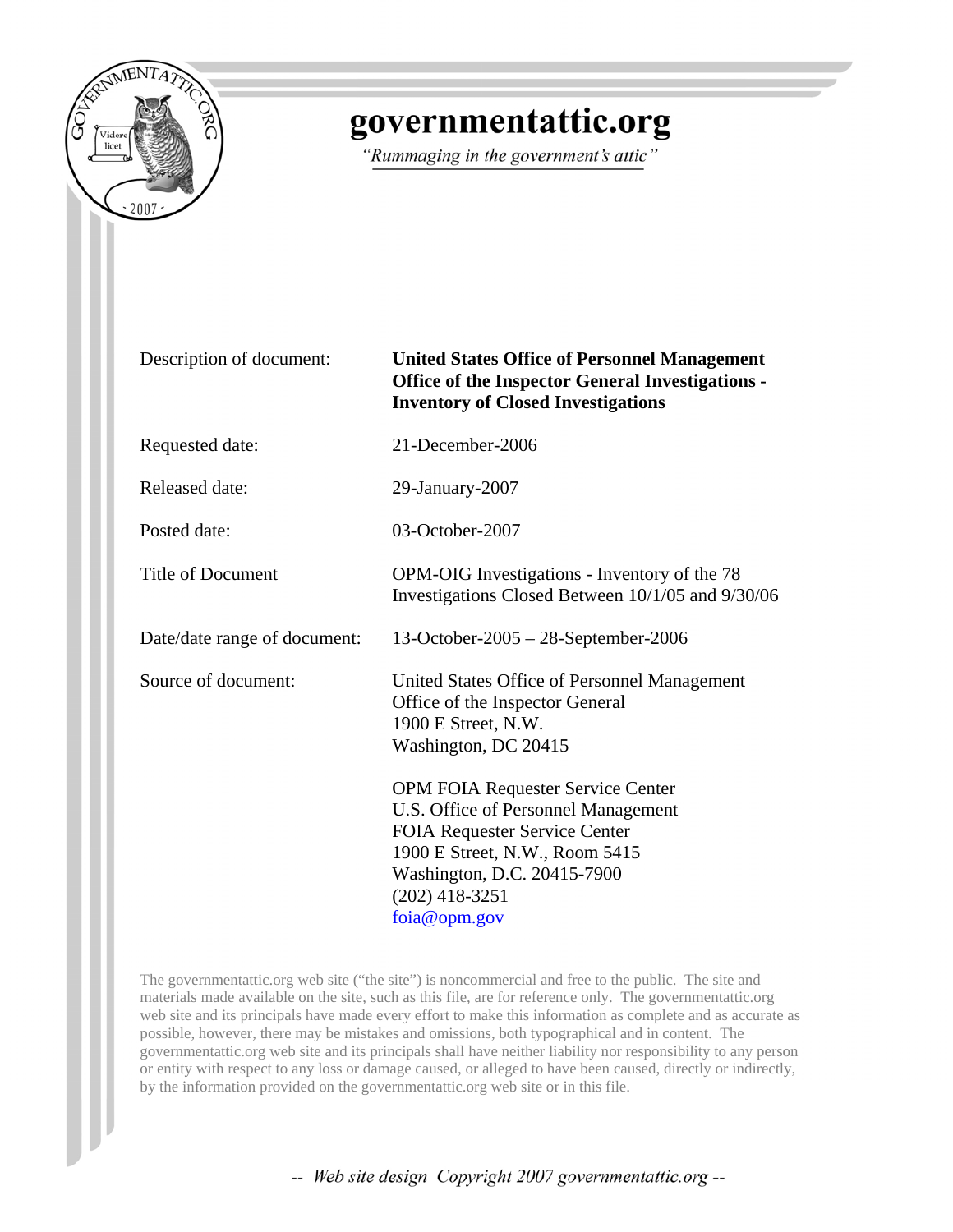

Office of the Inspector General UNITED STATES OFFICE OF PERSONNEL MANAGEMENT Washington, DC 20415

January 26, 2007

This is in response to your Freedom of Information (FOIA) request of December 21, 2006, in which you asked for "a list of IG investigations closed/completed since October 1, 2005." Enclosed is the requested information. Since no existing report contains the information you requested, in the spirit of the FOIA, we generated the enclosed report from an electronic data base.

If you wish to appeal the document provided, you should contact, in writing, Timothy C. Watkins, FOIA Appeals Officer, Office of the Inspector General, 1900 E Street, NW, Washington, DC 20415.

Sincerely,

 $2\sqrt{2}$ 

Gary R. Acker FOIA/Privacy Act Officer

Enclosure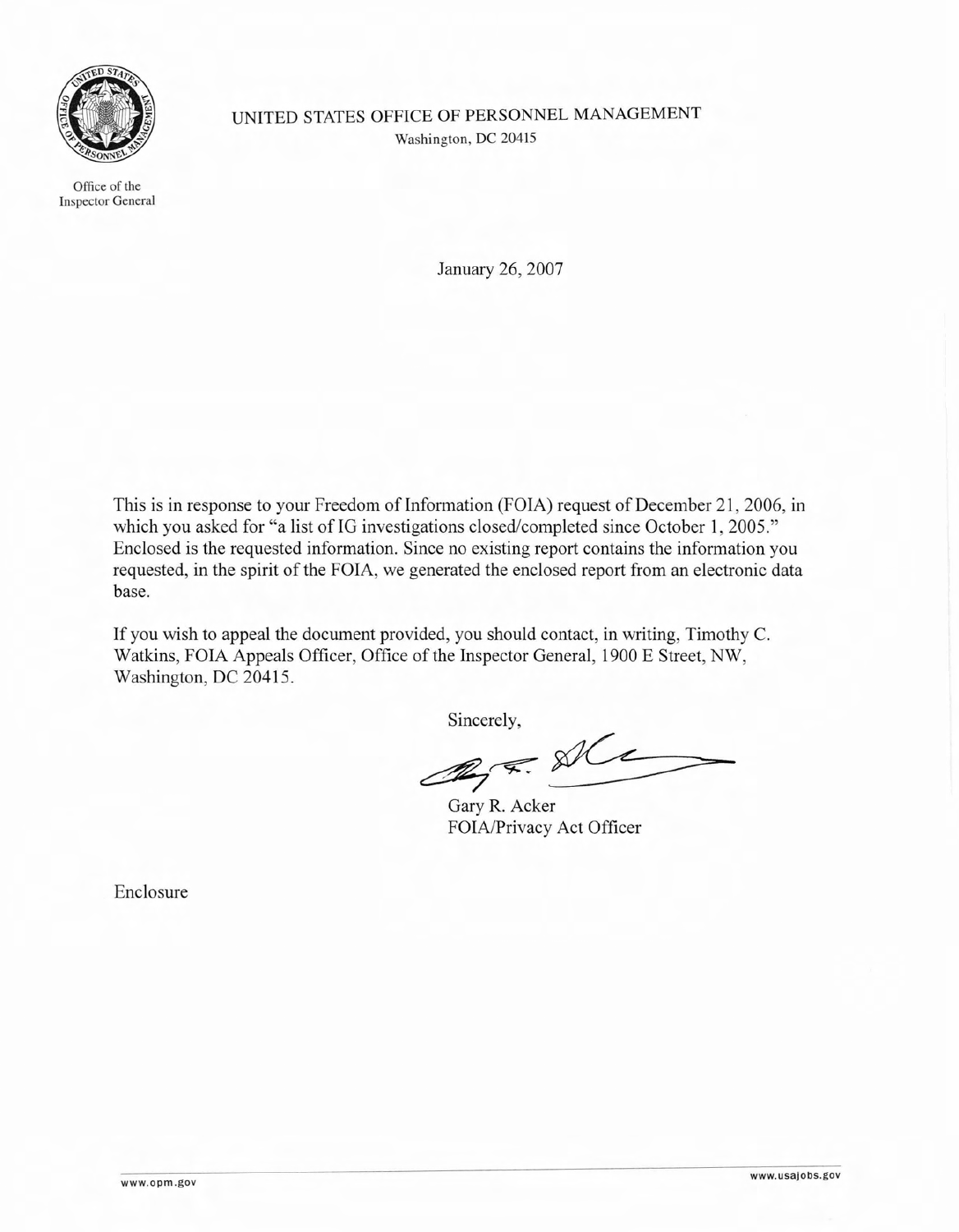## **OPM-OIG Investigations** Inventory of the 78 Investigations Closed Between 10/1/05 and 9/30/06

 $\mathcal{A}^{\mathcal{A}}$ 

 $\mathbb{R}^2$ 

| 10/13/2005<br><b>Retirement Fraud</b><br>1200500013<br>12004 00021<br>10/17/2005<br><b>Health Care Fraud</b><br>12005 00172<br>10/20/2005<br><b>Retirement Fraud</b><br>11/4/2005<br><b>CFC Fraud</b><br>  2003 00050<br>12005 00055<br>11/29/2005<br>Special Investigation<br>12004 00043<br><b>Retirement Fraud</b><br>11/29/2005<br>  2005 00120<br>12/5/2005<br>Health Care Fraud<br>12005 00157<br>1/6/2006<br><b>Health Care Fraud</b><br>12005 00132<br>1/20/2006<br><b>Retirement Fraud</b><br>1200300017<br>1/27/2006<br><b>Health Care Fraud</b><br>1/27/2006<br>1200500005<br><b>Health Care Fraud</b><br>1200600006<br>1/31/2006<br><b>Special Investigation</b><br>I 2004 00034<br>2/6/2006<br><b>Health Care Fraud</b><br>12004 00003<br>2/6/2006<br><b>Retirement Fraud</b><br>12005 00160<br>2/7/2006<br>Special Investigation<br>12005 00021<br><b>Health Care</b><br>2/10/2006<br>12005 00155<br>4/4/2006<br><b>Health Care</b><br>I 2006 00044<br>4/26/2006<br><b>Retirement Fraud</b><br>1200500105<br>4/26/2006<br><b>Health Care Fraud</b><br>  2005 00006<br>4/26/2006<br><b>Retirement Fraud</b><br>1200300030<br>4/27/2006<br><b>Health Care Fraud</b><br>12005 00171<br>4/27/2006<br><b>Health Care Fraud</b><br>12005 00082<br>4/27/2006<br><b>Health Care Fraud</b><br>  2005 00142<br>4/27/2006<br><b>Health Care Fraud</b><br>12006 00058<br>4/27/2006<br><b>Retirement Fraud</b><br>  2005 00133<br>4/27/2006<br><b>Retirement Fraud</b><br>I 2005 00167<br>4/27/2006<br><b>Health Care Fraud</b><br>12004 00032<br>4/27/2006<br><b>Retirement Fraud</b><br>  2006 00041<br>4/27/2006<br><b>Health Care</b><br>  2004 00018<br>5/2/2006<br><b>Retirement Fraud</b><br>1200500089<br>5/19/2006<br><b>Retirement Fraud</b><br>1200500085<br>5/21/2006<br>Health Care<br>  2005 00018<br>5/21/2006<br>Health Care Fraud<br>12005 00047<br>5/21/2006<br><b>Health Care Fraud</b><br>1200500048<br>5/21/2006<br><b>CFC Fraud</b><br>I 2005 00014<br>6/7/2006<br><b>Retirement Fraud</b><br>12006 00077<br>6/8/2006<br><b>Special Investigation</b><br>1200500084<br>6/13/2006<br><b>Retirement Fraud</b><br>  2005 00119<br>6/13/2006<br><b>Retirement Fraud</b><br>1200500064<br>6/19/2006<br><b>Health Care Fraud</b><br>12006 00095<br>6/20/2006<br><b>Health Care Fraud</b><br>12006 00100<br>6/23/2006<br><b>Health Care Fraud</b><br>12005 00094<br>6/29/2006<br><b>Retirement Fraud</b><br>I 2006 00061<br>6/29/2006<br>Special Investigation<br>12006 00106<br>7/5/2006<br><b>Health Care Fraud</b><br>12004 00073<br>7/7/2006<br><b>Retirement Fraud</b><br>  2004 00065<br>7/7/2006<br><b>Health Care Fraud</b><br>12006 00022<br>7/13/2006<br>Retirement Fraud | <b>Case Number</b> | <b>Date Closed</b> | <b>Type Case</b> |
|-----------------------------------------------------------------------------------------------------------------------------------------------------------------------------------------------------------------------------------------------------------------------------------------------------------------------------------------------------------------------------------------------------------------------------------------------------------------------------------------------------------------------------------------------------------------------------------------------------------------------------------------------------------------------------------------------------------------------------------------------------------------------------------------------------------------------------------------------------------------------------------------------------------------------------------------------------------------------------------------------------------------------------------------------------------------------------------------------------------------------------------------------------------------------------------------------------------------------------------------------------------------------------------------------------------------------------------------------------------------------------------------------------------------------------------------------------------------------------------------------------------------------------------------------------------------------------------------------------------------------------------------------------------------------------------------------------------------------------------------------------------------------------------------------------------------------------------------------------------------------------------------------------------------------------------------------------------------------------------------------------------------------------------------------------------------------------------------------------------------------------------------------------------------------------------------------------------------------------------------------------------------------------------------------------------------------------------------------------------------------------------------------------------------------------------------------------------------------------------------------------------------------------------------------------------------------------------------------------------------------------------------------------------------------------------------------------|--------------------|--------------------|------------------|
|                                                                                                                                                                                                                                                                                                                                                                                                                                                                                                                                                                                                                                                                                                                                                                                                                                                                                                                                                                                                                                                                                                                                                                                                                                                                                                                                                                                                                                                                                                                                                                                                                                                                                                                                                                                                                                                                                                                                                                                                                                                                                                                                                                                                                                                                                                                                                                                                                                                                                                                                                                                                                                                                                                     |                    |                    |                  |
|                                                                                                                                                                                                                                                                                                                                                                                                                                                                                                                                                                                                                                                                                                                                                                                                                                                                                                                                                                                                                                                                                                                                                                                                                                                                                                                                                                                                                                                                                                                                                                                                                                                                                                                                                                                                                                                                                                                                                                                                                                                                                                                                                                                                                                                                                                                                                                                                                                                                                                                                                                                                                                                                                                     |                    |                    |                  |
|                                                                                                                                                                                                                                                                                                                                                                                                                                                                                                                                                                                                                                                                                                                                                                                                                                                                                                                                                                                                                                                                                                                                                                                                                                                                                                                                                                                                                                                                                                                                                                                                                                                                                                                                                                                                                                                                                                                                                                                                                                                                                                                                                                                                                                                                                                                                                                                                                                                                                                                                                                                                                                                                                                     |                    |                    |                  |
|                                                                                                                                                                                                                                                                                                                                                                                                                                                                                                                                                                                                                                                                                                                                                                                                                                                                                                                                                                                                                                                                                                                                                                                                                                                                                                                                                                                                                                                                                                                                                                                                                                                                                                                                                                                                                                                                                                                                                                                                                                                                                                                                                                                                                                                                                                                                                                                                                                                                                                                                                                                                                                                                                                     |                    |                    |                  |
|                                                                                                                                                                                                                                                                                                                                                                                                                                                                                                                                                                                                                                                                                                                                                                                                                                                                                                                                                                                                                                                                                                                                                                                                                                                                                                                                                                                                                                                                                                                                                                                                                                                                                                                                                                                                                                                                                                                                                                                                                                                                                                                                                                                                                                                                                                                                                                                                                                                                                                                                                                                                                                                                                                     |                    |                    |                  |
|                                                                                                                                                                                                                                                                                                                                                                                                                                                                                                                                                                                                                                                                                                                                                                                                                                                                                                                                                                                                                                                                                                                                                                                                                                                                                                                                                                                                                                                                                                                                                                                                                                                                                                                                                                                                                                                                                                                                                                                                                                                                                                                                                                                                                                                                                                                                                                                                                                                                                                                                                                                                                                                                                                     |                    |                    |                  |
|                                                                                                                                                                                                                                                                                                                                                                                                                                                                                                                                                                                                                                                                                                                                                                                                                                                                                                                                                                                                                                                                                                                                                                                                                                                                                                                                                                                                                                                                                                                                                                                                                                                                                                                                                                                                                                                                                                                                                                                                                                                                                                                                                                                                                                                                                                                                                                                                                                                                                                                                                                                                                                                                                                     |                    |                    |                  |
|                                                                                                                                                                                                                                                                                                                                                                                                                                                                                                                                                                                                                                                                                                                                                                                                                                                                                                                                                                                                                                                                                                                                                                                                                                                                                                                                                                                                                                                                                                                                                                                                                                                                                                                                                                                                                                                                                                                                                                                                                                                                                                                                                                                                                                                                                                                                                                                                                                                                                                                                                                                                                                                                                                     |                    |                    |                  |
|                                                                                                                                                                                                                                                                                                                                                                                                                                                                                                                                                                                                                                                                                                                                                                                                                                                                                                                                                                                                                                                                                                                                                                                                                                                                                                                                                                                                                                                                                                                                                                                                                                                                                                                                                                                                                                                                                                                                                                                                                                                                                                                                                                                                                                                                                                                                                                                                                                                                                                                                                                                                                                                                                                     |                    |                    |                  |
|                                                                                                                                                                                                                                                                                                                                                                                                                                                                                                                                                                                                                                                                                                                                                                                                                                                                                                                                                                                                                                                                                                                                                                                                                                                                                                                                                                                                                                                                                                                                                                                                                                                                                                                                                                                                                                                                                                                                                                                                                                                                                                                                                                                                                                                                                                                                                                                                                                                                                                                                                                                                                                                                                                     |                    |                    |                  |
|                                                                                                                                                                                                                                                                                                                                                                                                                                                                                                                                                                                                                                                                                                                                                                                                                                                                                                                                                                                                                                                                                                                                                                                                                                                                                                                                                                                                                                                                                                                                                                                                                                                                                                                                                                                                                                                                                                                                                                                                                                                                                                                                                                                                                                                                                                                                                                                                                                                                                                                                                                                                                                                                                                     |                    |                    |                  |
|                                                                                                                                                                                                                                                                                                                                                                                                                                                                                                                                                                                                                                                                                                                                                                                                                                                                                                                                                                                                                                                                                                                                                                                                                                                                                                                                                                                                                                                                                                                                                                                                                                                                                                                                                                                                                                                                                                                                                                                                                                                                                                                                                                                                                                                                                                                                                                                                                                                                                                                                                                                                                                                                                                     |                    |                    |                  |
|                                                                                                                                                                                                                                                                                                                                                                                                                                                                                                                                                                                                                                                                                                                                                                                                                                                                                                                                                                                                                                                                                                                                                                                                                                                                                                                                                                                                                                                                                                                                                                                                                                                                                                                                                                                                                                                                                                                                                                                                                                                                                                                                                                                                                                                                                                                                                                                                                                                                                                                                                                                                                                                                                                     |                    |                    |                  |
|                                                                                                                                                                                                                                                                                                                                                                                                                                                                                                                                                                                                                                                                                                                                                                                                                                                                                                                                                                                                                                                                                                                                                                                                                                                                                                                                                                                                                                                                                                                                                                                                                                                                                                                                                                                                                                                                                                                                                                                                                                                                                                                                                                                                                                                                                                                                                                                                                                                                                                                                                                                                                                                                                                     |                    |                    |                  |
|                                                                                                                                                                                                                                                                                                                                                                                                                                                                                                                                                                                                                                                                                                                                                                                                                                                                                                                                                                                                                                                                                                                                                                                                                                                                                                                                                                                                                                                                                                                                                                                                                                                                                                                                                                                                                                                                                                                                                                                                                                                                                                                                                                                                                                                                                                                                                                                                                                                                                                                                                                                                                                                                                                     |                    |                    |                  |
|                                                                                                                                                                                                                                                                                                                                                                                                                                                                                                                                                                                                                                                                                                                                                                                                                                                                                                                                                                                                                                                                                                                                                                                                                                                                                                                                                                                                                                                                                                                                                                                                                                                                                                                                                                                                                                                                                                                                                                                                                                                                                                                                                                                                                                                                                                                                                                                                                                                                                                                                                                                                                                                                                                     |                    |                    |                  |
|                                                                                                                                                                                                                                                                                                                                                                                                                                                                                                                                                                                                                                                                                                                                                                                                                                                                                                                                                                                                                                                                                                                                                                                                                                                                                                                                                                                                                                                                                                                                                                                                                                                                                                                                                                                                                                                                                                                                                                                                                                                                                                                                                                                                                                                                                                                                                                                                                                                                                                                                                                                                                                                                                                     |                    |                    |                  |
|                                                                                                                                                                                                                                                                                                                                                                                                                                                                                                                                                                                                                                                                                                                                                                                                                                                                                                                                                                                                                                                                                                                                                                                                                                                                                                                                                                                                                                                                                                                                                                                                                                                                                                                                                                                                                                                                                                                                                                                                                                                                                                                                                                                                                                                                                                                                                                                                                                                                                                                                                                                                                                                                                                     |                    |                    |                  |
|                                                                                                                                                                                                                                                                                                                                                                                                                                                                                                                                                                                                                                                                                                                                                                                                                                                                                                                                                                                                                                                                                                                                                                                                                                                                                                                                                                                                                                                                                                                                                                                                                                                                                                                                                                                                                                                                                                                                                                                                                                                                                                                                                                                                                                                                                                                                                                                                                                                                                                                                                                                                                                                                                                     |                    |                    |                  |
|                                                                                                                                                                                                                                                                                                                                                                                                                                                                                                                                                                                                                                                                                                                                                                                                                                                                                                                                                                                                                                                                                                                                                                                                                                                                                                                                                                                                                                                                                                                                                                                                                                                                                                                                                                                                                                                                                                                                                                                                                                                                                                                                                                                                                                                                                                                                                                                                                                                                                                                                                                                                                                                                                                     |                    |                    |                  |
|                                                                                                                                                                                                                                                                                                                                                                                                                                                                                                                                                                                                                                                                                                                                                                                                                                                                                                                                                                                                                                                                                                                                                                                                                                                                                                                                                                                                                                                                                                                                                                                                                                                                                                                                                                                                                                                                                                                                                                                                                                                                                                                                                                                                                                                                                                                                                                                                                                                                                                                                                                                                                                                                                                     |                    |                    |                  |
|                                                                                                                                                                                                                                                                                                                                                                                                                                                                                                                                                                                                                                                                                                                                                                                                                                                                                                                                                                                                                                                                                                                                                                                                                                                                                                                                                                                                                                                                                                                                                                                                                                                                                                                                                                                                                                                                                                                                                                                                                                                                                                                                                                                                                                                                                                                                                                                                                                                                                                                                                                                                                                                                                                     |                    |                    |                  |
|                                                                                                                                                                                                                                                                                                                                                                                                                                                                                                                                                                                                                                                                                                                                                                                                                                                                                                                                                                                                                                                                                                                                                                                                                                                                                                                                                                                                                                                                                                                                                                                                                                                                                                                                                                                                                                                                                                                                                                                                                                                                                                                                                                                                                                                                                                                                                                                                                                                                                                                                                                                                                                                                                                     |                    |                    |                  |
|                                                                                                                                                                                                                                                                                                                                                                                                                                                                                                                                                                                                                                                                                                                                                                                                                                                                                                                                                                                                                                                                                                                                                                                                                                                                                                                                                                                                                                                                                                                                                                                                                                                                                                                                                                                                                                                                                                                                                                                                                                                                                                                                                                                                                                                                                                                                                                                                                                                                                                                                                                                                                                                                                                     |                    |                    |                  |
|                                                                                                                                                                                                                                                                                                                                                                                                                                                                                                                                                                                                                                                                                                                                                                                                                                                                                                                                                                                                                                                                                                                                                                                                                                                                                                                                                                                                                                                                                                                                                                                                                                                                                                                                                                                                                                                                                                                                                                                                                                                                                                                                                                                                                                                                                                                                                                                                                                                                                                                                                                                                                                                                                                     |                    |                    |                  |
|                                                                                                                                                                                                                                                                                                                                                                                                                                                                                                                                                                                                                                                                                                                                                                                                                                                                                                                                                                                                                                                                                                                                                                                                                                                                                                                                                                                                                                                                                                                                                                                                                                                                                                                                                                                                                                                                                                                                                                                                                                                                                                                                                                                                                                                                                                                                                                                                                                                                                                                                                                                                                                                                                                     |                    |                    |                  |
|                                                                                                                                                                                                                                                                                                                                                                                                                                                                                                                                                                                                                                                                                                                                                                                                                                                                                                                                                                                                                                                                                                                                                                                                                                                                                                                                                                                                                                                                                                                                                                                                                                                                                                                                                                                                                                                                                                                                                                                                                                                                                                                                                                                                                                                                                                                                                                                                                                                                                                                                                                                                                                                                                                     |                    |                    |                  |
|                                                                                                                                                                                                                                                                                                                                                                                                                                                                                                                                                                                                                                                                                                                                                                                                                                                                                                                                                                                                                                                                                                                                                                                                                                                                                                                                                                                                                                                                                                                                                                                                                                                                                                                                                                                                                                                                                                                                                                                                                                                                                                                                                                                                                                                                                                                                                                                                                                                                                                                                                                                                                                                                                                     |                    |                    |                  |
|                                                                                                                                                                                                                                                                                                                                                                                                                                                                                                                                                                                                                                                                                                                                                                                                                                                                                                                                                                                                                                                                                                                                                                                                                                                                                                                                                                                                                                                                                                                                                                                                                                                                                                                                                                                                                                                                                                                                                                                                                                                                                                                                                                                                                                                                                                                                                                                                                                                                                                                                                                                                                                                                                                     |                    |                    |                  |
|                                                                                                                                                                                                                                                                                                                                                                                                                                                                                                                                                                                                                                                                                                                                                                                                                                                                                                                                                                                                                                                                                                                                                                                                                                                                                                                                                                                                                                                                                                                                                                                                                                                                                                                                                                                                                                                                                                                                                                                                                                                                                                                                                                                                                                                                                                                                                                                                                                                                                                                                                                                                                                                                                                     |                    |                    |                  |
|                                                                                                                                                                                                                                                                                                                                                                                                                                                                                                                                                                                                                                                                                                                                                                                                                                                                                                                                                                                                                                                                                                                                                                                                                                                                                                                                                                                                                                                                                                                                                                                                                                                                                                                                                                                                                                                                                                                                                                                                                                                                                                                                                                                                                                                                                                                                                                                                                                                                                                                                                                                                                                                                                                     |                    |                    |                  |
|                                                                                                                                                                                                                                                                                                                                                                                                                                                                                                                                                                                                                                                                                                                                                                                                                                                                                                                                                                                                                                                                                                                                                                                                                                                                                                                                                                                                                                                                                                                                                                                                                                                                                                                                                                                                                                                                                                                                                                                                                                                                                                                                                                                                                                                                                                                                                                                                                                                                                                                                                                                                                                                                                                     |                    |                    |                  |
|                                                                                                                                                                                                                                                                                                                                                                                                                                                                                                                                                                                                                                                                                                                                                                                                                                                                                                                                                                                                                                                                                                                                                                                                                                                                                                                                                                                                                                                                                                                                                                                                                                                                                                                                                                                                                                                                                                                                                                                                                                                                                                                                                                                                                                                                                                                                                                                                                                                                                                                                                                                                                                                                                                     |                    |                    |                  |
|                                                                                                                                                                                                                                                                                                                                                                                                                                                                                                                                                                                                                                                                                                                                                                                                                                                                                                                                                                                                                                                                                                                                                                                                                                                                                                                                                                                                                                                                                                                                                                                                                                                                                                                                                                                                                                                                                                                                                                                                                                                                                                                                                                                                                                                                                                                                                                                                                                                                                                                                                                                                                                                                                                     |                    |                    |                  |
|                                                                                                                                                                                                                                                                                                                                                                                                                                                                                                                                                                                                                                                                                                                                                                                                                                                                                                                                                                                                                                                                                                                                                                                                                                                                                                                                                                                                                                                                                                                                                                                                                                                                                                                                                                                                                                                                                                                                                                                                                                                                                                                                                                                                                                                                                                                                                                                                                                                                                                                                                                                                                                                                                                     |                    |                    |                  |
|                                                                                                                                                                                                                                                                                                                                                                                                                                                                                                                                                                                                                                                                                                                                                                                                                                                                                                                                                                                                                                                                                                                                                                                                                                                                                                                                                                                                                                                                                                                                                                                                                                                                                                                                                                                                                                                                                                                                                                                                                                                                                                                                                                                                                                                                                                                                                                                                                                                                                                                                                                                                                                                                                                     |                    |                    |                  |
|                                                                                                                                                                                                                                                                                                                                                                                                                                                                                                                                                                                                                                                                                                                                                                                                                                                                                                                                                                                                                                                                                                                                                                                                                                                                                                                                                                                                                                                                                                                                                                                                                                                                                                                                                                                                                                                                                                                                                                                                                                                                                                                                                                                                                                                                                                                                                                                                                                                                                                                                                                                                                                                                                                     |                    |                    |                  |
|                                                                                                                                                                                                                                                                                                                                                                                                                                                                                                                                                                                                                                                                                                                                                                                                                                                                                                                                                                                                                                                                                                                                                                                                                                                                                                                                                                                                                                                                                                                                                                                                                                                                                                                                                                                                                                                                                                                                                                                                                                                                                                                                                                                                                                                                                                                                                                                                                                                                                                                                                                                                                                                                                                     |                    |                    |                  |
|                                                                                                                                                                                                                                                                                                                                                                                                                                                                                                                                                                                                                                                                                                                                                                                                                                                                                                                                                                                                                                                                                                                                                                                                                                                                                                                                                                                                                                                                                                                                                                                                                                                                                                                                                                                                                                                                                                                                                                                                                                                                                                                                                                                                                                                                                                                                                                                                                                                                                                                                                                                                                                                                                                     |                    |                    |                  |
|                                                                                                                                                                                                                                                                                                                                                                                                                                                                                                                                                                                                                                                                                                                                                                                                                                                                                                                                                                                                                                                                                                                                                                                                                                                                                                                                                                                                                                                                                                                                                                                                                                                                                                                                                                                                                                                                                                                                                                                                                                                                                                                                                                                                                                                                                                                                                                                                                                                                                                                                                                                                                                                                                                     |                    |                    |                  |
|                                                                                                                                                                                                                                                                                                                                                                                                                                                                                                                                                                                                                                                                                                                                                                                                                                                                                                                                                                                                                                                                                                                                                                                                                                                                                                                                                                                                                                                                                                                                                                                                                                                                                                                                                                                                                                                                                                                                                                                                                                                                                                                                                                                                                                                                                                                                                                                                                                                                                                                                                                                                                                                                                                     |                    |                    |                  |
|                                                                                                                                                                                                                                                                                                                                                                                                                                                                                                                                                                                                                                                                                                                                                                                                                                                                                                                                                                                                                                                                                                                                                                                                                                                                                                                                                                                                                                                                                                                                                                                                                                                                                                                                                                                                                                                                                                                                                                                                                                                                                                                                                                                                                                                                                                                                                                                                                                                                                                                                                                                                                                                                                                     |                    |                    |                  |
|                                                                                                                                                                                                                                                                                                                                                                                                                                                                                                                                                                                                                                                                                                                                                                                                                                                                                                                                                                                                                                                                                                                                                                                                                                                                                                                                                                                                                                                                                                                                                                                                                                                                                                                                                                                                                                                                                                                                                                                                                                                                                                                                                                                                                                                                                                                                                                                                                                                                                                                                                                                                                                                                                                     |                    |                    |                  |
|                                                                                                                                                                                                                                                                                                                                                                                                                                                                                                                                                                                                                                                                                                                                                                                                                                                                                                                                                                                                                                                                                                                                                                                                                                                                                                                                                                                                                                                                                                                                                                                                                                                                                                                                                                                                                                                                                                                                                                                                                                                                                                                                                                                                                                                                                                                                                                                                                                                                                                                                                                                                                                                                                                     |                    |                    |                  |
|                                                                                                                                                                                                                                                                                                                                                                                                                                                                                                                                                                                                                                                                                                                                                                                                                                                                                                                                                                                                                                                                                                                                                                                                                                                                                                                                                                                                                                                                                                                                                                                                                                                                                                                                                                                                                                                                                                                                                                                                                                                                                                                                                                                                                                                                                                                                                                                                                                                                                                                                                                                                                                                                                                     |                    |                    |                  |
|                                                                                                                                                                                                                                                                                                                                                                                                                                                                                                                                                                                                                                                                                                                                                                                                                                                                                                                                                                                                                                                                                                                                                                                                                                                                                                                                                                                                                                                                                                                                                                                                                                                                                                                                                                                                                                                                                                                                                                                                                                                                                                                                                                                                                                                                                                                                                                                                                                                                                                                                                                                                                                                                                                     |                    |                    |                  |
|                                                                                                                                                                                                                                                                                                                                                                                                                                                                                                                                                                                                                                                                                                                                                                                                                                                                                                                                                                                                                                                                                                                                                                                                                                                                                                                                                                                                                                                                                                                                                                                                                                                                                                                                                                                                                                                                                                                                                                                                                                                                                                                                                                                                                                                                                                                                                                                                                                                                                                                                                                                                                                                                                                     |                    |                    |                  |
|                                                                                                                                                                                                                                                                                                                                                                                                                                                                                                                                                                                                                                                                                                                                                                                                                                                                                                                                                                                                                                                                                                                                                                                                                                                                                                                                                                                                                                                                                                                                                                                                                                                                                                                                                                                                                                                                                                                                                                                                                                                                                                                                                                                                                                                                                                                                                                                                                                                                                                                                                                                                                                                                                                     |                    |                    |                  |